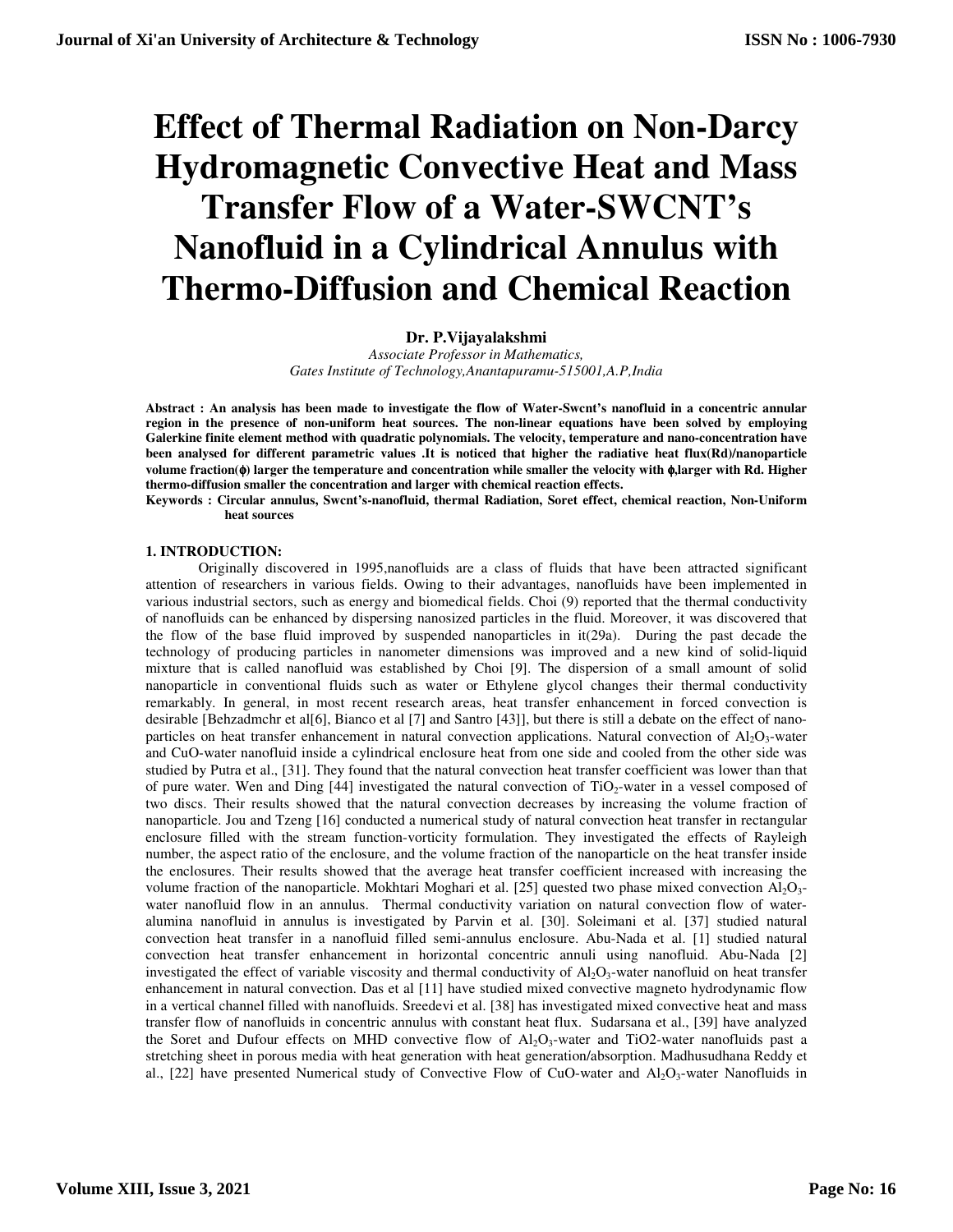cylindrical annulus. Sulochana et al [40] have discussed heat and mass transfer flow in cylindrical annulus in presence of heat sources.

 Meanwhile ,the carbon nanotubes (CNT's) have become one of the most effective materials, owing to their ability to enhance the thermal characteristics of the fluid, high electrical conductivity, unique optical transmission, and high tensile strength. They can also increase the entropy generation Berrehal [7]. Shafiq et al [35] CNT'S are rolled–up grapheme sheets arranged in a cylindrical shape. They are of two types single walled (SWCNT's)) and multi-walled (MWCNT's). It was observed that the boundary layer separation could be delayed if suction effects on the CNT's nanoparticle volume fraction are provided Annar [4]. According to Naganthran et al [26] and Ahmad et al [3], CNT's have higher thermal conductivity .When dispersed in the based fluid, they can accelerates the rate of the heart transfer and subsequently increase the base fluid 's thermal conductivity. Using Buongiorno's concept, Khan et al [19] analysed the effects of Brownian motion and thermophoresis on the CNT's flow using Xue's model. Annur et al [5] reported the enhanced performance of CNT's owing to the existence of the velocity slip in boundary conditions. Kamali and Binesh [17] numerically investigated the convective heat transfer of multi-wall carbon nano-tube (MWCNT)-based nanofluids in a straight tube under constant wall heat flux condition. They solved Navier-Stokes equations using the finite volume technique considering CNT-based nanofluids using power law model. They found that the heat transfer coefficient is dominated by the wall region due to non-Newtonian behaviour of CNT nanofluid. Meyer et al [24] investigated experimentally the convective heat transfer enhancement of aqueous suspension of multi-walled CNT's flowing through a straight horizontal tube. They determined the heat transfer coefficient and friction factor as a function of Reynolds number. Wang et al [43] experimentally investigated the heat transfer and pressure drop of nanofluids containing CNT's in a horizontal circular tube. Kumaresan et al [20] reported an experimental study on the convective heat transfer characteristics of a secondary refrigerant-bases CNT nanofluids in tubular heat exchanger. Ebaid and Sharif [12] suspended CNT's in a base fluid and studied the effect of a magnetic field on fluid motion and enhanced the rate of heat transfer of nanofluids using CNT's. Hong et al [15] have been discussed to enhanced thermal conductivity by the magnetic field in heat transfer nanofluids containing carbon nanotube.

Thermal motion of the charged particles produces electromagnetic radiation called thermal radiation. Every matter emits thermal radiation at a temperature greater than absolute zero (absolute temperature is also called thermodynamic temperature). When the absolute temperature is less than the body temperature, kinetic energy of molecules change due to inter-atomic collisions. Heat transfer in the presence of thermal radiation has many applications in physics, industrial engineering, space technology for example gas cooled nuclear reactors, aerodynamics rockets, large open water reservoirs, thermal power engineering and so forth. Rosseland approximation has been considered by numerous researchers for radiation effect. This type of approximation comprises dimensionless variables called radiation parameter and Prandtl number which are supportable for linearized Rosseland approximation if the temperature difference between the plate and ambient liquid is small. Radiative flow over a stretched surface is examined by Cortell. [10]. Sheikholeslami et al. [36] investigated MHD two phase nano-liquid flow with thermal radiation. Reddy et al. [33] examined the impact of nonlinear radiation in three-dimensional MHD flow of ferromagnetic liquid subject to temperature dependent viscosity. Natural convection along a vertical isothermal plate with linear and nonlinear thermal radiations is studied by Pantokratoras [29]. Consequences of nonlinear thermal radiation and heterogeneous-homogeneous reactions in flow based on *Ag*–*H*2*O* and *Cu*–*H*2*O* nano-material by a stretched cylinder is presented by Qayyum et al. [32]. Nonlinear radiative flow with temperature dependent viscosity in thin liquid film towards a stretched surface is examined by Pal and Saha [28]. Significance of nonlinear radiation in mixed convection flow of magneto Walter-B nano-liquid is explored by Khan et al. [18]. Mixed convective flow with nonlinear thermal radiation of Oldroyd-B liquid near a stagnation region is studied by Hayat et al. [14]. MHD nano-liquid slip flow with entropy generation and nonlinear thermal radiation in a porous vertical micro-channel is considered by López et al. [21]. Simultaneous effect of gyrotactic microorganisms and nonlinear thermal radiation on Magneto-Burgers nano-material is scrutinized by Khan et al. [18]. Xue [45] was studied to model for thermal conductivity of carbon nanotube-based composites.

 The objective of this study is to investigate and highlight the effect of thermal radiation and heat source effect on convective heat transfer flow of SwCNt's in the case of concentric annulus. This is performed by employing a theoretical mathematical model, previously introduced by Tiwari and Das [42]. Their model presented the effect of nanoparticles volume fraction in influencing the viscosity of nanofluid.

The behaviour of velocity, temperature and concentration is analyzed at different axial positions. The shear stress and the rate of heat and mass transfer have also been obtained for variations in the governing parameters.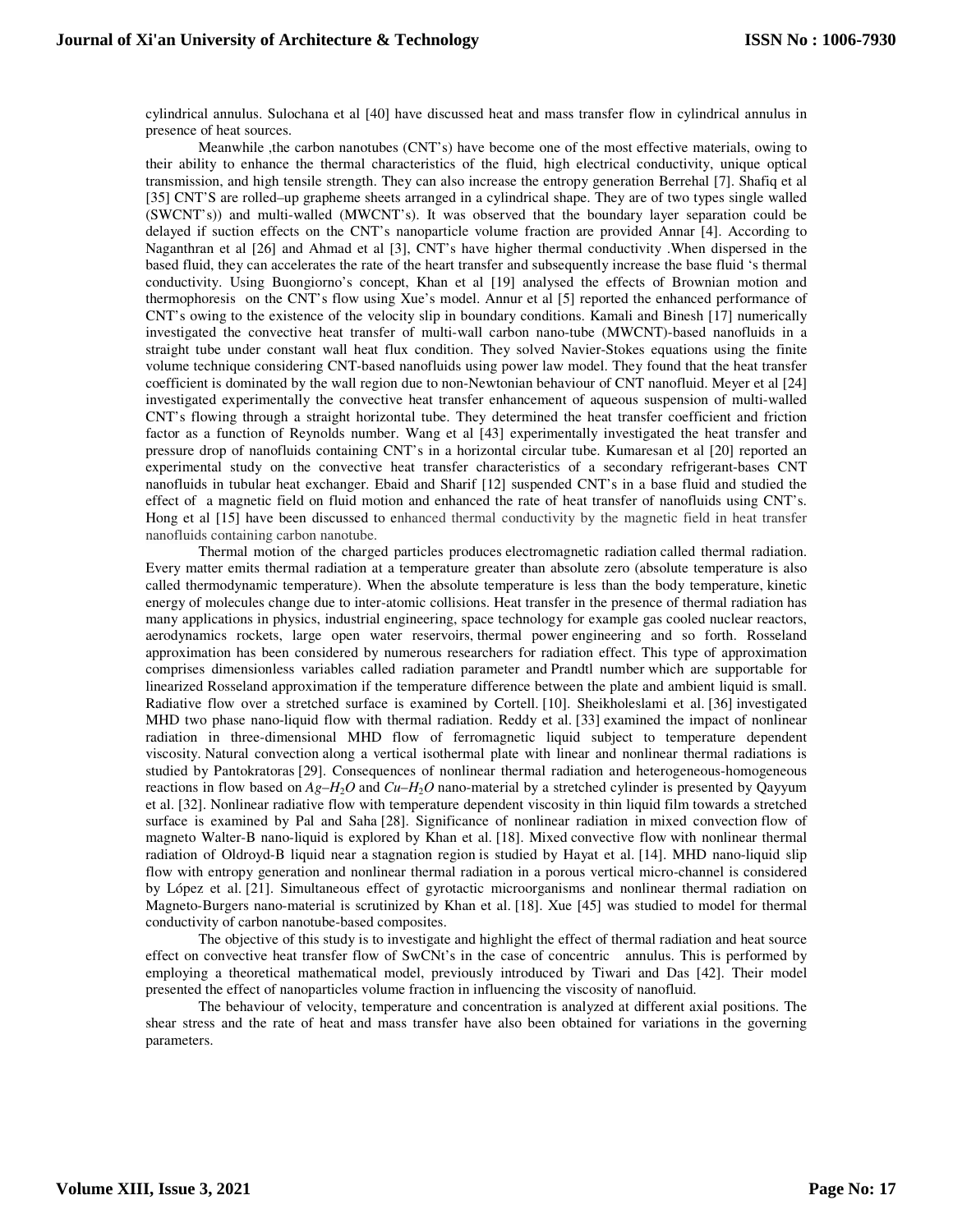#### **2. FORMULATION OF THE PROBLEM:**

 We analyse the mixed convective flow of a SWCNt-water nanofluid in a vertical circular annulus through a porous medium whose walls are maintained at a constant heat flux and uniform concentration. The flow, temperature and concentration in the fluid are assumed to be fully developed. Both the fluid and porous region have constant physical properties and the flow is a mixed convection flow taking place under thermal and molecular buoyancies and uniform axial pressure gradient. The Boussinesque approximation is invoked so that the density variation is confined to the thermal and molecular buoyancy forces. The Brinkman-Forchhimer-Extended Darcy model which accounts for the inertia and boundary effects has been used for the momentum equation in the porous region. The momentum, energy and diffusion equations are coupled and non-linear. Also the flow is unidirectional along the axial direction of the cylindrical annulus. Making use of the above assumptions the governing equations are



$$
-\frac{\partial p}{\partial z} + \frac{\mu_{nf}}{\rho_{nf} \delta} \left( \frac{\partial^2 u}{\partial r^2} + \frac{1}{r} \frac{\partial u}{\partial r} \right) - \left( \frac{\mu_{nf}}{\rho_{nf} k} \right) u - \frac{\sigma_{nf} \mu_e^2 H_0^2}{\rho_{nf} r^2} - \frac{\delta F}{\rho_{nf} \sqrt{k}} u^2 + (\rho \beta)_{nf} (T - T_i) = 0 \tag{2.1}
$$
\n
$$
(\rho C_p)_{nf} u \frac{\partial T}{\partial z} = k_{nf} \left( \frac{\partial^2 T}{\partial r^2} + \frac{1}{r} \frac{\partial T}{\partial r} \right) + q'' - \frac{1}{r} \frac{\partial (rq_r)}{\partial r}
$$
\n
$$
\frac{\partial C}{\partial c} = \left( \frac{\partial^2 C}{\partial r^2} + \frac{1}{r} \frac{\partial C}{\partial r} \right) + \frac{1}{r} \frac{\partial T}{\partial r} \left( \frac{\partial^2 T}{\partial r^2} + \frac{1}{r} \frac{\partial T}{\partial r} \right) \tag{2.2}
$$

$$
u\frac{\partial C}{\partial z} = D_B \left( \frac{\partial^2 C}{\partial r^2} + \frac{1}{r} \frac{\partial C}{\partial r} \right) - k_c C + \frac{D_m K_T}{T_s} \left( \frac{\partial^2 T}{\partial r^2} + \frac{1}{r} \frac{\partial T}{\partial r} \right)
$$
(2.3)

where u is the axial velocity in the porous region,  $T$ ,  $C$  are the temperature and concentration of the fluid,  $k$  is the permeability of porous medium,  $k_f$  is the thermal diffusivity, F is a function that depends on Reynolds number, the microstructure of the porous medium and  $D_B$  is the molecular diffusivity,  $D_m$  is the mass diffusivity, K<sub>T</sub> mass diffusion ratio,  $\beta$  is the coefficient of the thermal expansion,  $q_R$  is the radiation absorption coefficient, Cp is the specific heat,  $\rho$  is density ,g is gravity,  $\rho_{nf}$  is the effective density .  $\mu_{nf}$  is the effective dynamic viscosity,  $k_{nf}$  is the thermal conductivity of the nanofluid.

The relevant boundary conditions are

 $u = 0$ ,  $T = T_w$ ,  $C = C_w$  at  $r = a\&a+s$  (2.4)

Following Tao [41], we assume that the temperature and concentration of the both walls is  $T_w = T_0 + Az$ ,  $C_w = C_0 + Bz$  where A and B are the vertical temperature and concentration gradients which are positive for buoyancy –aided flow and negative for buoyancy –opposed flow, respectively,  $T_0$  and  $C_0$ are the upstream reference wall temperature and concentration ,respectively.

The coefficient  $q''$  is the rate of internal heat generation (>0) or absorption(<0). The internal heat generation /absorption *q*′′′ is modeled as (Emad and Abo-Eldahab et al[13]) as

$$
q''' = (\frac{k_f}{a^2 \nu})(A^{\bullet}(T_w - T_0)u + B^{\bullet}(T - T_0))
$$
\n(2.5)

Where  $A^{\bullet}$  and  $B^{\bullet}$  are coefficients of space dependent and temperature dependent internal heat generation or absorption respectively. It is noted that the case  $A^{\bullet} > 0$  and  $B^{\bullet} > 0$ , corresponds to internal heat generation and that  $A^{\bullet}$ <0 and  $B^{\bullet}$ <0, the case corresponds to internal heat absorption case.

We now define the following non-dimensional variables for the fully developed laminar flow in the presences of radial magnetic field, the velocity depend only on the radial coordinate and all the other physical variables except temperature, concentration and pressure are functions of r and z, z being the vertical coordinate .The temperature and concentration inside the fluid can be written as

$$
T = T^{\bullet}(r) + Az \qquad , \qquad C = C^{\bullet}(r) + Bz \tag{2.6}
$$

The effective density of the nanofluid is given by

$$
\rho_{nf} = (1 - \varphi)\rho_f + \varphi\rho_s \tag{2.7}
$$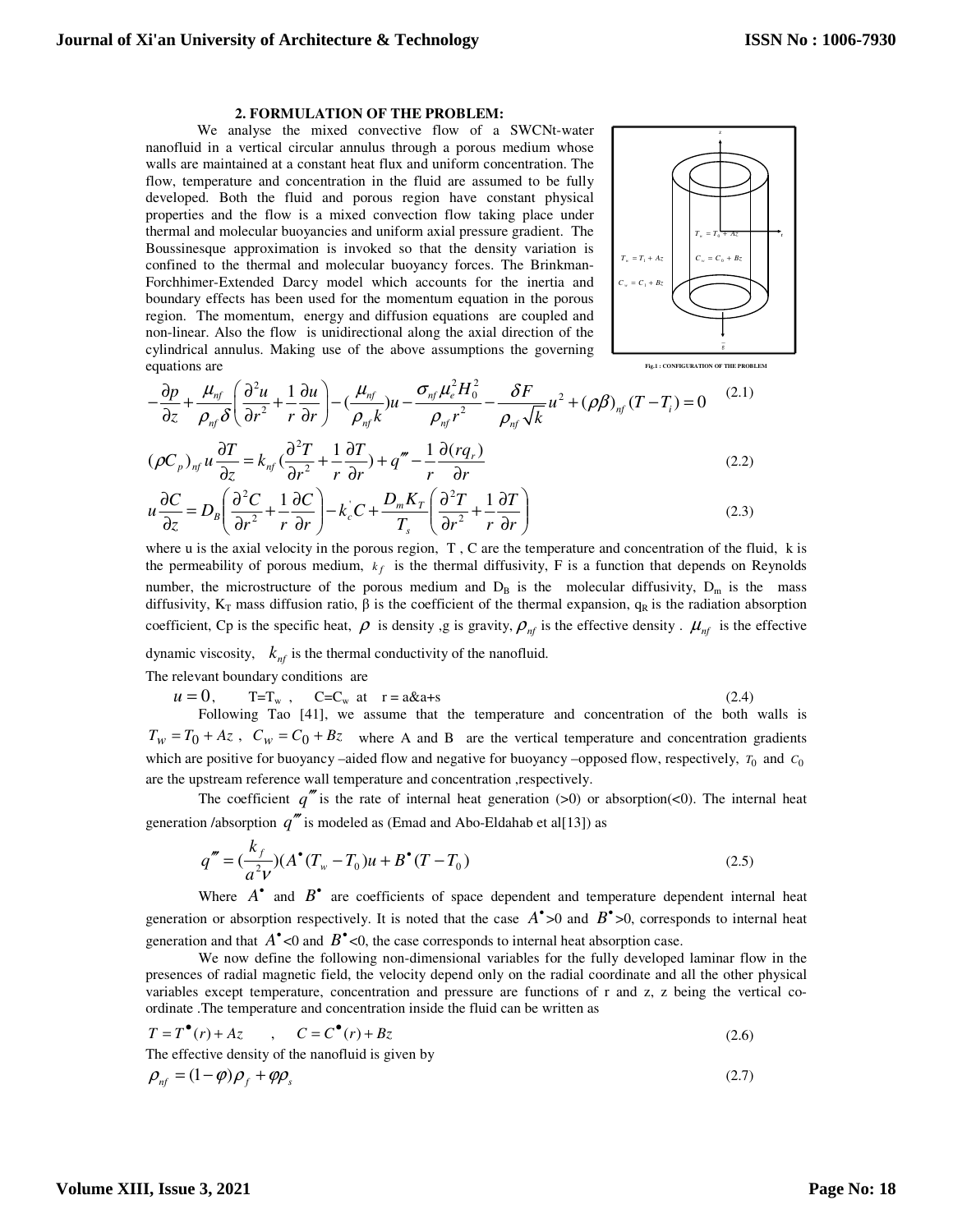Where φ is the solid volume fraction of nanoparticles. Thermal diffusivity of the nanofluid is

$$
\alpha_{nf} = \frac{k_{nf}}{(\rho C_p)_{nf}}
$$
\n(2.8)

Where the heat capacitance  $C_p$  of the nanofluid is obtained as

$$
(\rho C_p)_{nf} = (1 - \varphi)(\rho C_p)_f + \varphi(\rho C_p)_s
$$
\n(2.9)

And the thermal conductivity of the nanofluid  $k_{nf}$  for spherical nanoparticles can be written as

$$
\frac{k_{nf}}{k_f} = \frac{(k_s + 2k_f) - 2\phi(k_f - k_s)}{(k_s + 2k_f) + \phi(k_f - k_s)}
$$
\n(2.10)

The thermal expansion coefficient of nanofluid can determine by

$$
(\rho \beta)_{nf} = (1 - \varphi)(\rho \beta)_f + \varphi(\rho \beta)_s
$$
\n(2.11)

Also the effective dynamic viscosity of the nanofluid given by

$$
\mu_{nf} = \frac{\mu_f}{(1-\varphi)^{2.5}},
$$
\n(2.12)

$$
\sigma_{nf} = \sigma_f \left(1 + \frac{3(\sigma - 1)\phi}{\sigma + 2 - (\sigma - 1)\phi}\right), \sigma = \frac{\sigma_s}{\sigma_f}
$$

Where the subscripts nf, f and s represent the thermo physical properties of the nanofluid, base fluid and the nanosolid particles respectively and  $\phi$  is the solid volume fraction of the nanoparticles. The thermo physical properties of the nanofluid are given in Table 1.

The thermo physical properties of the nanofluids are given in Table 1 (See Oztop and Abu-Nada [27]).

#### **Table – 1**

| Physical properties    | Fluid phase (Water) | Swent's         | Mwcnt's |
|------------------------|---------------------|-----------------|---------|
| $C_p(j/kg K)$          | 4179                | 425             | 796     |
| $\rho(\text{kg m}^3)$  | 997.1               | 2600            | 1600    |
| k(W/m K)               | 0.613               | 6600            | 3000    |
| $\beta x 10^{-5}$ 1/k) | 21                  | 2.0             | 2.0     |
| σ                      | 0.05                | 10 <sup>6</sup> | $10^7$  |

We now define the following non-dimensional variables

$$
z^* = \frac{z}{a} , r^* = \frac{r}{a} , u^* = (\frac{a}{v})u , p^* = \frac{pa\delta}{\rho v^2} ,
$$
  

$$
\theta^*(r^*) = \frac{T^* - T_0}{P_1 A a} , C^*(r^*) = \frac{C^* - C_0}{P_1 B a} , s^* = \frac{s}{a} , P_1 = \frac{dp}{dx}
$$
 (2.13)

Introducing these non-dimensional variables, the governing equations in the non-dimensional form are (on removing the stars)

$$
\left(\frac{\partial^2 u}{\partial r^2} + \frac{1}{r} \frac{\partial u}{\partial r}\right) = A_1 A_3 + \delta A_1 (D^{-1} + \frac{A_6 M^2}{r^2}) u + \delta^2 A_1 (D^{-1})^{1/2} \Delta u^2 - \delta A_1 A_4 G(\theta)
$$
 (2.14)

$$
A_2(1+\frac{4Rd}{3})(\frac{\partial^2 \theta}{\partial r^2}+\frac{1}{r}\frac{\partial \theta}{\partial r})+(A1u+B1\theta)=A_5 \Pr u
$$
\n(2.15)

$$
\left(\frac{\partial^2 C}{\partial r^2} + \frac{1}{r}\frac{\partial C}{\partial r}\right) - \gamma C = Sc\,u + ScSr\left(\frac{\partial^2 \theta}{\partial r^2} + \frac{1}{r}\frac{\partial \theta}{\partial r}\right)
$$
\n(2.16)

Where

 $\Delta = FD^{-1/2}$  (Inertia parameter or Forchheimer number),  $G = \frac{g\beta (T_e - T_e)}{H^2}$  $(T_e - T_i)a^3$ ν  $G = \frac{g\beta(T_e - T_i)a^3}{2}$  (Grashof number), 2 2 2

$$
M^{2} = \frac{\sigma \mu_{e}^{2} H_{0}^{2}}{a v}
$$
 (magnetic parameter),  $D^{-1} = \frac{a^{2}}{k}$  (Inverse Darcy parameter),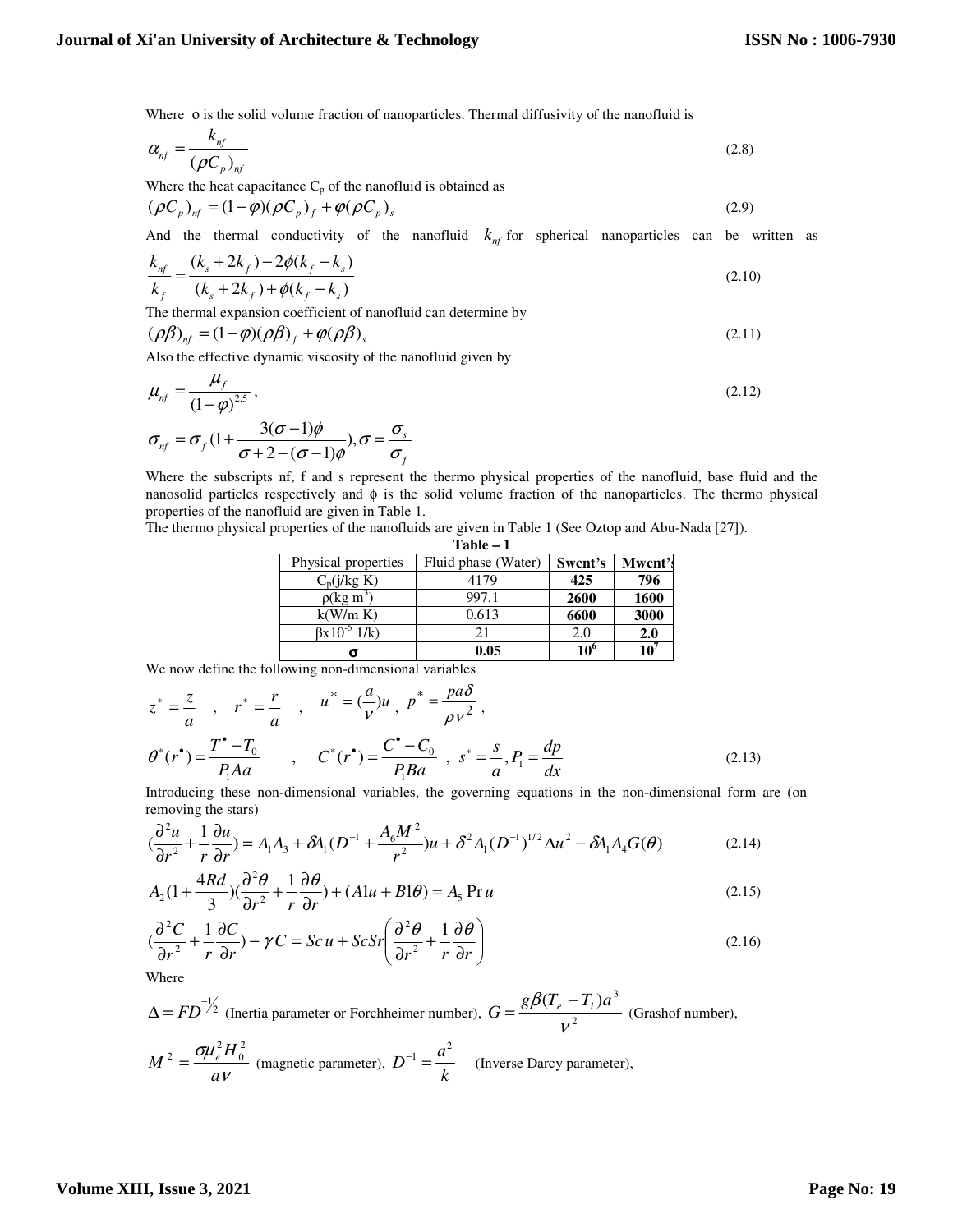$$
P_r = \frac{\mu C_p}{k_f} \text{ (Prandtl number)}, \ S_C = \frac{\nu}{D_B} \text{ (Schmidt number)}, \ \gamma = \frac{k_c^1 a^2}{D_B} \text{ (Chemical Reaction parameter)},
$$
\n
$$
So = \frac{D_m K_T (T_0 - T_i)}{T_s (C_0 - C_i)} \text{ (Soret parameter)}
$$
\n
$$
A_1 = \frac{1}{(1 - \varphi)^{2.5}}, \ A_2 = (1 - \varphi) + \varphi (\frac{\rho_s}{\rho_f}), \ A_3 = 1 - \varphi + \varphi (\frac{\varphi C_p}{\varphi C_p})_f, \ A_4 = 1 - \varphi + \varphi (\frac{\varphi \beta)_s}{(\varphi \beta)_f},
$$
\n
$$
A_5 = \frac{k_{nf}}{k_f} \quad A_6 = (1 + \frac{3(\sigma - 1)}{\sigma + 2 - (\sigma - 1)\varphi}), \sigma_{nf} = \sigma_f A_6, \ \sigma = \frac{\sigma_s}{\sigma_f}
$$
\nThe corresponding non-dimensional conditions are  
\n
$$
u = 0 \quad \theta = 0 \qquad C = 0 \quad \text{at } r = 1 \text{ and } 1 + s \tag{2.17}
$$

#### **3. FINITE ELEMENT ANALYSIS**

The finite element analysis with quadratic polynomial approximation functions is carried out along the radial distance across the circular duct. The behavior of the velocity, temperature and concentration profiles has been discussed computationally for different variations in governing parameters. The Galerkin method has been adopted in the variational formulation in each element to obtain the global coupled matrices for the velocity, temperature and concentration in course of the finite element analysis.

Choose an arbitrary element  $e_k$  and let  $u^k$ ,  $\theta^k$  and  $C^k$  be the values of u,  $\theta$  and C in the element  $e_k$ . We define the error residuals as

$$
E_p^k = \frac{d}{dr} \left( r \frac{du^k}{dr} \right) + \delta A_1 A_4 G(\theta^k) - \delta A_1 (D^{-1} + \frac{A_6 M^2}{r^2}) r u^k - A_1 \delta^2 \Delta r (u^k)^2 - A_1 A_3 \tag{3.1}
$$

$$
E^{k}{}_{\theta} = \frac{A_{2}}{\Pr} \frac{d}{dr} \left( r \frac{d\theta^{k}}{dr} \right) - A_{5} r u^{k} + (A_{11} u^{k} + B_{11} \theta^{k})
$$
\n(3.2)

$$
E^{k}{}_{c} = \frac{d}{dr} \left( r \frac{dC^{k}}{dr} \right) - rScu^{k} - \gamma C^{k} + ScS_{r} \frac{d}{dr} \left( r \frac{d\theta^{k}}{dr} \right)
$$
(3.3)

where  $u^k$ ,  $\theta^k \& C^k$  are values of u,  $\theta \& C$  in the arbitrary element  $e_k$ . These are expressed as linear combinations in terms of respective local nodal values.

$$
u^{k} = u_{1}^{k} \psi_{1}^{k} + u_{2}^{k} \psi_{1}^{k} + u_{3}^{k} \psi_{3}^{k}
$$
  
\n
$$
\theta^{k} = \theta_{1}^{k} \psi_{1}^{k} + \theta_{2}^{k} \psi_{2}^{k} + \theta_{3}^{k} \psi_{3}^{k}
$$
  
\n
$$
C^{k} = C_{1}^{k} \psi_{1}^{k} + C_{2}^{k} \psi_{2}^{k} + C_{3}^{k} \psi_{3}^{k}
$$

where  $\psi_1^k$ ,  $\psi_2^k$ --------- etc are Lagrange's quadratic polynomials.

Galarkin's method is used to convert the partial differential Equations  $(3.1) - (3.3)$  into matrix form of equations which results into 3x3 local stiffness matrices. All these local matrices are assembled in a global matrix by substituting the global nodal values and using inter element continuity and equilibrium conditions. The resulting global matrices have solved by iterative procedure until the convergence i.e  $|u_{i+1}-u_i| < 10^{-6}$  is obtained.

# **4. SHEAR STRESS,NUSSELT NUMBER AND SHERWOOD NUMBER**

The shear stress ( $\tau$ ) is evaluated using the formula  $\tau = \left(\frac{d\tau}{dr}\right)_{r=1,1+s}$  $\tau = \left(\frac{du}{du}\right)_{t=1,1+s}$ . The rate of heat transfer (Nusselt

number) is evaluated using the formula  $Nu = -\left(\frac{m}{dr}\right)_{r=1,1+s}$  $Nu = -\left(\frac{d\theta}{dr}\right)_{r=1,1+s}$ . The rate of mass transfer (Sherwood number) is

evaluated using the formula  $Sh = -(\frac{dC}{dr})_{r=1,1+s}$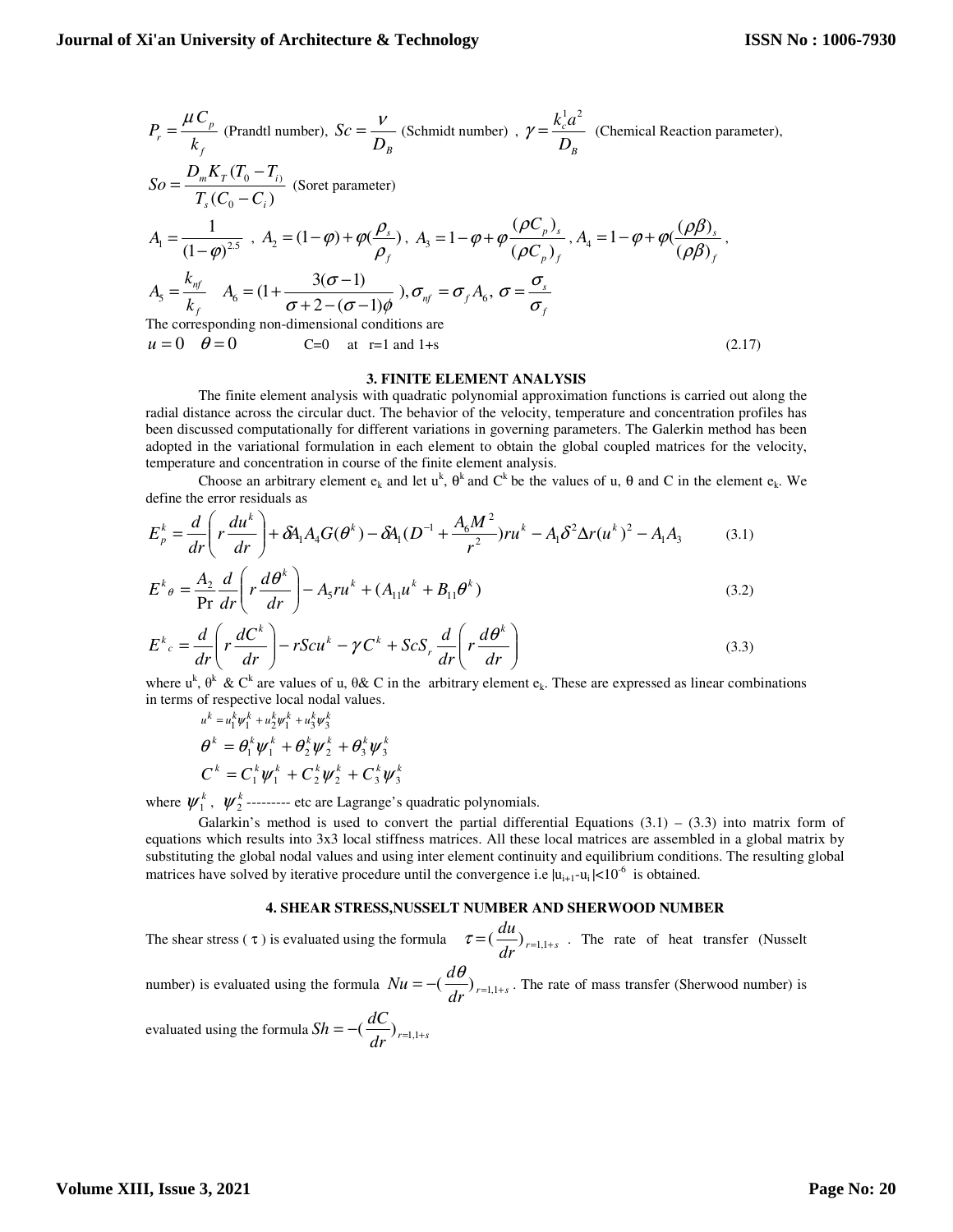## **5. COMPARISON**

In the absence of magnetic field (M=0), Thermal radiation (Rd=0), Soret parameter (So=0) the results are in good agreement with Sulochana et al[40]. **Table – 2 2** 

| 1 apie – 2       |              |                      |           |                        |           |                      |          |                        |          |
|------------------|--------------|----------------------|-----------|------------------------|-----------|----------------------|----------|------------------------|----------|
| <b>Parameter</b> |              | Sulochana et al [40] |           | <b>Present Results</b> |           | Sulochana et al [40] |          | <b>Present Results</b> |          |
|                  |              | Cuo-water            |           | Cuo-water              |           | $Al_2O_3$            |          | $Al_2O_3$              |          |
|                  |              | $\tau(1)$            | $\tau(2)$ | $\tau(1)$              | $\tau(2)$ | Nu(1)                | Nu(2)    | Nu(1)                  | Nu(2)    |
| Φ                | 0.05         | $-0.344709$          | 0.295543  | $-0.344712$            | 0.295541  | $-0.375427$          | 0.309548 | $-0.375426$            | 0.309549 |
|                  | 0.1          | $-0.322286$          | 0.234133  | $-0.322288$            | 0.234129  | $-0.356835$          | 0.243367 | $-0.356834$            | 0.243369 |
|                  | 0.3          | $-0.298190$          | 0.199080  | $-0.298192$            | 0.199075  | $-0.305607$          | 0.155813 | $-0.305601$            | 0.155816 |
|                  | 0.5          | $-0.166095$          | 0.166046  | $-0.166089$            | 0.166042  | $-0.204787$          | 0.125445 | $-0.204782$            | 0.125449 |
| Δ                | $\mathbf{2}$ | $-0.344709$          | 0.295543  | $-0.344702$            | 0.295539  | $-0.375427$          | 0.309548 | $-0.375424$            | 0.309551 |
|                  | 4            | $-0.835576$          | 0.757665  | $-0.835569$            | 0.757659  | $-0.904463$          | 0.866134 | $-0.904459$            | 0.866136 |
|                  | 6            | $-1.793485$          | 1.213450  | -1.793481              | 1.213452  | $-1.855349$          | 1.234368 | $-1.855342$            | 1.234366 |
|                  | 10           | $-2.329867$          | 2.148234  | $-2.329862$            | 2.148236  | $-2.454894$          | 2.357145 | $-2.454896$            | 2.357142 |

#### **6. RESULTS AND DISCUSSION**

The non-linear governing equations of the flow, heat and mass transfer have been solved by employing Galerkine finite element analysis with quadratic approximation polynomials. We have chosen here Pr=6.2 while M, A11,B11, Sc, Rd, γ, Q1, Ec, φ are varied over a range, which are listed in the Figure legends.

 Fig.2a represents the effect of magnetic parameter M on the nanofluid velocity profile. It is observed from the figure that the velocity distribution decreases with increasing magnetic parameter M. This depreciation can be attributed to the fact that the magnetic field provides a resistive type of force known as the Lorentz force. This force tends to lessen the motion of the fluid for higher values of M. as a consequence the velocity reduces. This phenomenon has good agreement with the physical realities. Fig.2b represents the effect of magnetic parameter M on the nanofluid temperature profile. It is observed from the profiles that the temperature distribution increases with increasing values of M, as a result of growth in the thickness of the thermal boundary layer owing to the Lorentz force developed by the magnetic field. This phenomenon has good agreement with the physical realities The effect of magnetic field (M) on the nanoconcentration ( C ) shows that increasing M leads to a growth in the thickness of the solutal boundary layer which results in the enhancement of the nanoconcentration in the flow region. This phenomenon has good agreement with the physical realities.

 Figs.3&4 depicts the behaviour of the velocity with heat source parameters A11&B11. It is found that axial velocity increases with increase in the strength of the space dependent heat source / sink. This is due to the fact that when heat is generated, the buoyancy forces increases which enhances the flow rate and there by gives rise to an enhancement in the velocity profile .An increase in the heat generating heat source (fig.4a) decreases the axial velocity and in the presence of heat absorbing source the velocity increases in the entire flow region.Figs.3b&4b depicts the behaviour of the temperature with space dependent/temperature dependent heat source parameter (A11,B11). It is found that temperature exhibits an increasing tendency with increase in the strength of the heat generating source and reduces with space dependent (fig.4b). This is due to the fact that the presence of the heat generating source generates energy in the thermal boundary layer and as a consequence the temperature rises in the annular region. In the case of space dependent heat sink/absorption source  $(A11<0,B11<0)$  (fig.3&4b) the temperature reduces with decreasing values of B11 $<0$ , owing to the absorption of energy in the thermal in the flow region. This may be due to the fact that heat is absorbed in the boundary layer in the presence of temperature dependent absorbing source.Fig.5c&6c represent the nanoparticle concentration  $(C)$  with A11&B11.An increase in the strength of the space dependent heat source leads to an enhancement in the nanoconcentration in the nanofluid while a reversed is true in the case of heat sink(fig.3c). From fig.5c the nanoconcentration reduces with B11>0 and enhances with B11<0.

Fig.5c shows the variation of C with Schmidt number(Sc).From the profiles we find that the concentration experience a depreciation with increasing Sc.

Figs.6c represents the concentration (C) with chemical reaction parameter γ.It can be seen from the concentration profiles that the concentration enhances in both the degenerating /generating chemical reaction cases.

Figs.7a-7c show the variation of radiation absorption( $Q1$ ) on u, $\theta$  and C. From the figures we find that higher the radiation absorption(Q1) smaller the velocity, nanoconcentration and larger the temperature in the flow region. This may be due to the fact that increase in Q1 leads to a decay in thickness of momentum and solutal boundary layers and growth in thickness of the thermal boundary layer.

Fig.8a represents the nanofluid velocity with thermal radiation parameter(Rd).It can be seen from the profiles that higher the thermal radiative heat flux larger the velocity in Swcnt nanofluid.Fig.8b shows the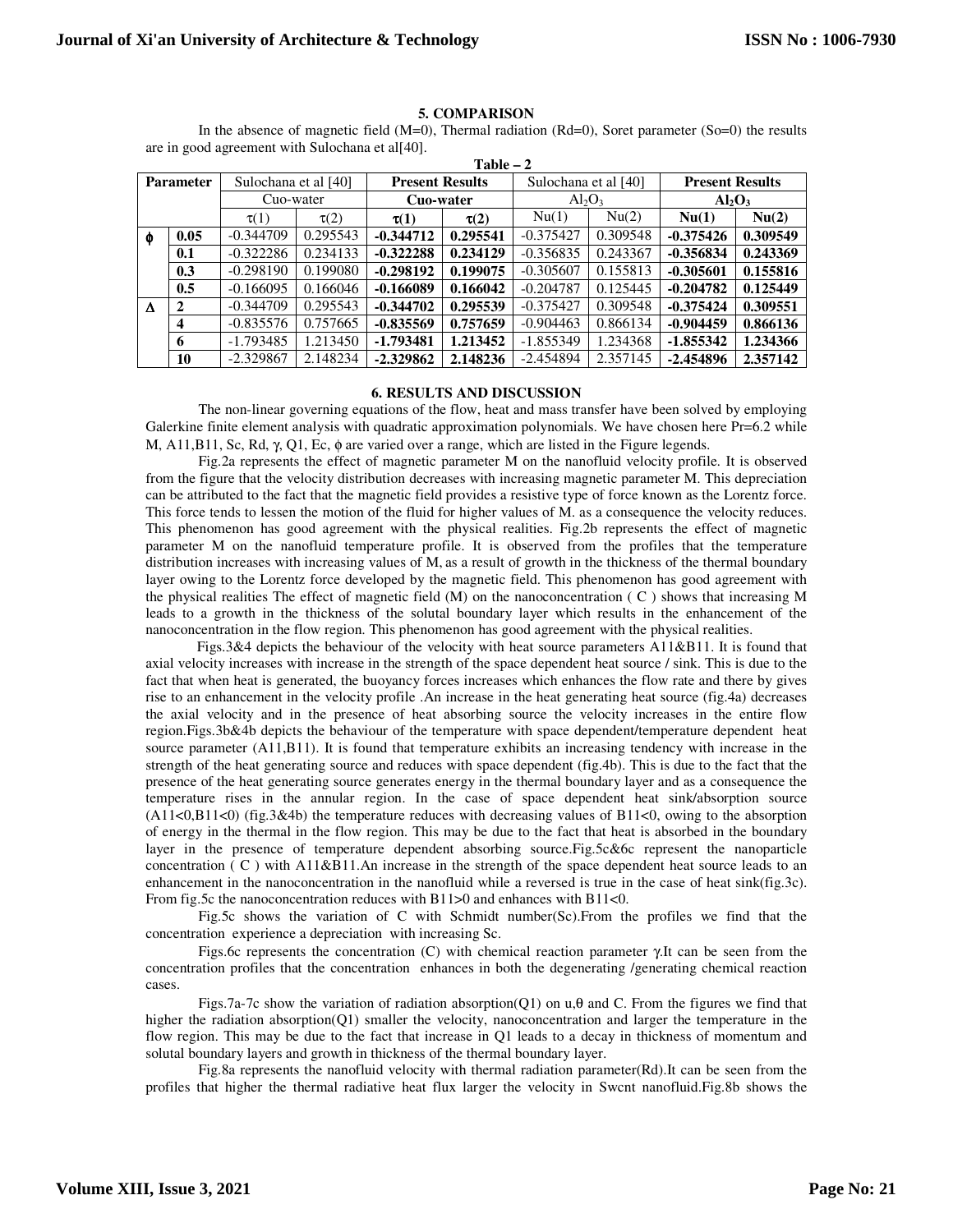variation of temperature with Rd. From the profiles we notice that the temperature distribution enhances with increasing Rd in the flow region. This may be due to the growth of the thickness of the thermal boundary layer.Fig.8c shows the variation on nanoconcentration ( C ) with Rd. From the profiles we find that higher the radiative heat flux smaller the concentration in the solutal boundary layer in SWCNT's nanofluid.

Fig.9a represents the variation of velocity with Eckert number(Ec).From the profiles we find that higher the dissipative force smaller the velocity. This is due to the fat that increase in Ec decays the thickness of the momentum boundary layer.Fig.9b depicts the effect of Ec on θ.It can be see from the profiles that higher the dissipative energy larger the thickness of the thermal boundary which leads to a rise in temperature in the flow region.Fiug.9c show the variation of concentration with Ec. A rise in Ec decays the thickness of the solutal boundary layer which leads to a fall in nanoconcentration in the flow region.

The variation of velocity with Forchheimer parameter  $(\Delta)$  is exhibited in Fig.10a. It is found that velocity shows a depreciation with increasing the values of  $\Delta$  in the flow region. This is due to the fact that the thickness of the boundary layer decays with higher values of ∆ in SWCNT-water nanofluid. Fig.10b shows the variation of temperature with  $\Delta$ . It is found that an increase in  $\Delta$  reduces the temperature in the thermal boundary layer. Fig.10c depicts the concentration with ∆.It can be seen from the profiles that the concentration depreciates with increase in ∆. Thus in the presence of non-darcy flow the velocity, nanoconcentration reduce,the temperature enhances in the flow region.

Figs.11a displays the effect of nanoparticle volume fraction φ on the nanofluid velocity. It is found that as the nanoparticle volume fraction increases the nanofluid velocity in SWCNT'-Water nanofluid. These figures illustrate this agreement with the physical behaviour. When the volume of the nanoparticle increases the thermal conductivity and hence increases the momentum boundary layer thickness.Fig.11b shows that the variation of temperature with φ. It can be seen from the profiles that an increase in the nanoparticle volume fraction increases the temperature in the boundary layer. This is due to the fact that the thickness of the thermal boundary layer increases with increase in φ. Fig.11c shows the variation of concentration with nanoparticle volume fraction φ.We notice an enhancement in the concentration with increasing φ. This may be attributed to the fact that an enhancement in  $\phi$  results in growth of the thickness of the solutal boundary layer.

The Skin friction(τ) ,Nusselt number(Nu) and Sherwood number(Sh) is exhibited in table.3 at the inner and outer cylinders for different parameters M, Rd,A11,B11,Ec,Sc,Q1,γ, $\phi$ ,  $\Delta$ . The variation of  $\tau$  with magnetic parameter M shows that higher the Lorentz force smaller the skin friction at r=1&2.Nu and Sh increase on r=1 and reduces on r=2 with rise in M in SWCNT's nanofluid. With respect to space dependent heat source parameter (A11) we find that the skin friction ( $\tau$ ) enhances in SWCNT-water nanofluid on r=1 &2 with increasing A11 $>0$  and for A11 $< 0$ , we notice a depreciation in  $\tau$  on both the cylinders. Nu and Sh increases on r=1 with rise in A11>0 and for A11<0,Nu Sh reduce on r=1. On r=2.Nu reduces and Sh enhances with A11>0 and for  $A11<0$ .

An increase in strength of the heat generating source  $(B11>0)$  reduces  $\tau$  and depreciates with B11<0 on both the cylinders in SWCNT's-water nanofluid. Nu reduces and Sh enhances on r=1 with B11>0 and for B11<0,Nu enhances and Sh reduces. On r=2. Nu enhances and Sh reduces with rise in strength of the heat generating and for absorbing source (B11<0), Nu reduce and Sh enhances .An increase in the nano particle volume fraction  $\phi$  increases  $\tau$  on both the cylinders. Nu and Sh reduces on r=1 and they enhances on r=2 with rise in  $\phi$  in SWCNT's-water nanofluid. The variation of  $\tau$  with radiation parameter Rd shows that higher the radiative heat flux larger the magnitude of the skin friction and Sherwood number on both the cylinders. Nu enhances on r=1 and Sh enhances on r=2. An increase in Schmidt number (Sc) reduces the skin friction on both the cylinders. Nu enhances on r=1 and reduces on r=2 with Sc. Also it leads to an increment in Sh on r=1 and reduction in Sh on r=2. The skin friction (τ) reduces with  $\gamma > 0$  and reduces with  $\gamma < 0$  on r=1&2. Nu enhances on  $r=1$  and reduces on  $r=2$  in both degenerating /generating chemical reaction cases. Sh enhances on  $r=1$  and reduces on r=2 in the degenerating chemical reaction case while in generating case, Nu & Sh reduces on r=1 and enhances on r=2. With respect to Forchheimer parameter  $(\Delta)$  the skin friction enhances on both the cylinders with increase in ∆. An increase in ∆ reduces Nu and enhances Sh on r=1 while on r=2,Nu enhances and Sh reduces with Δ. An increase in radiation absorption parameter (Q1) enhances  $\tau$  and Sh on r=1and reduces on r=2.reduces Nu non  $r=1&2$  (table 4).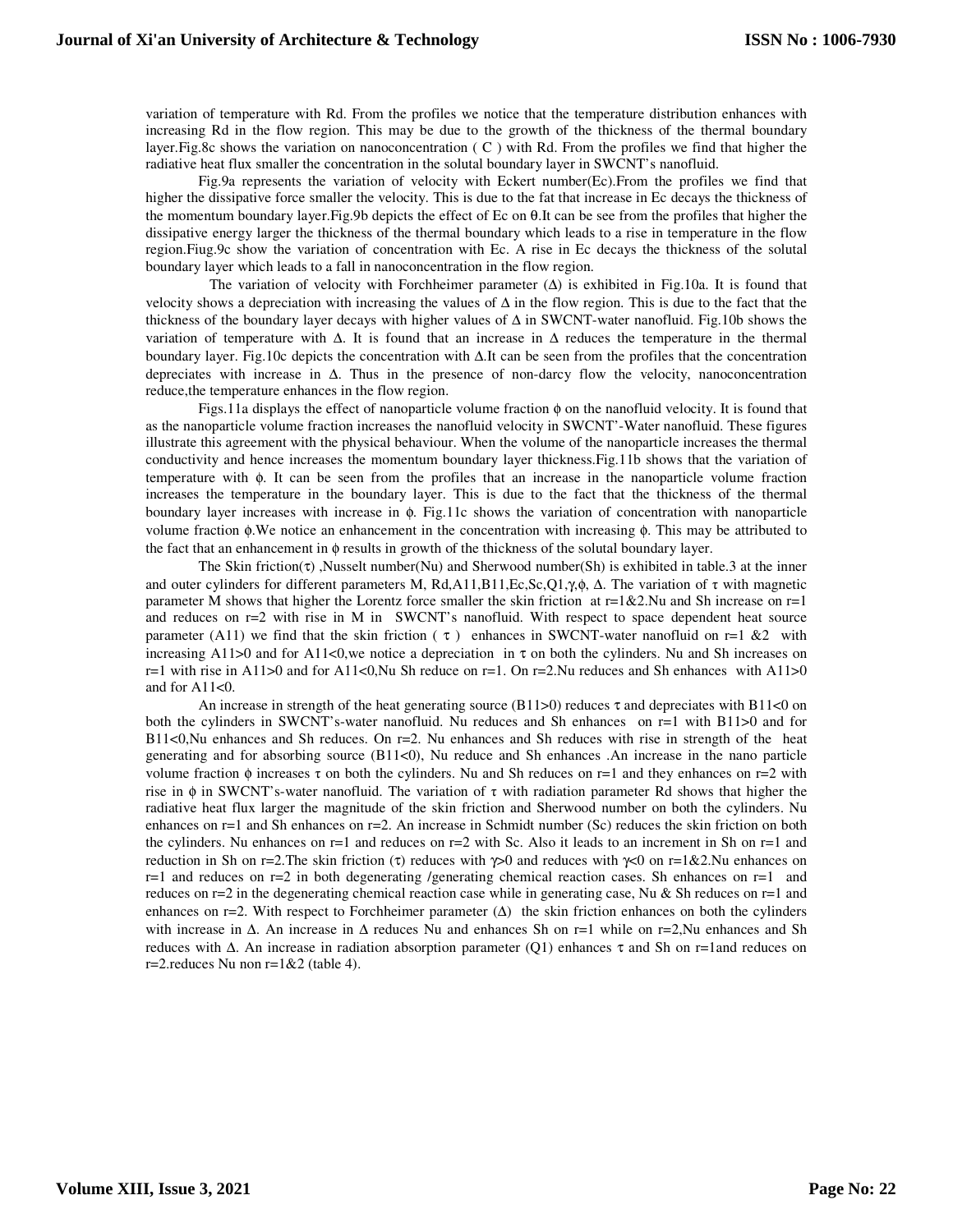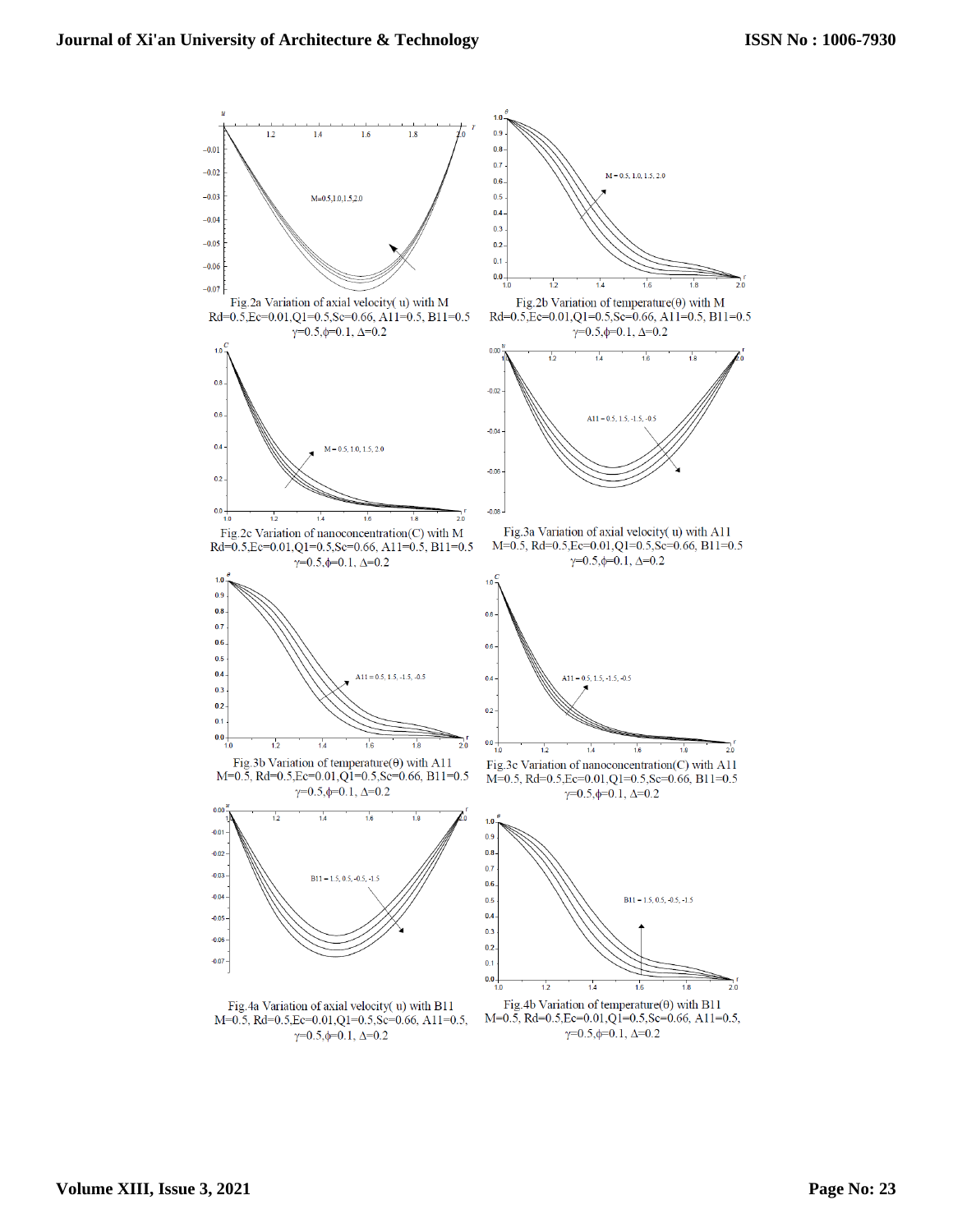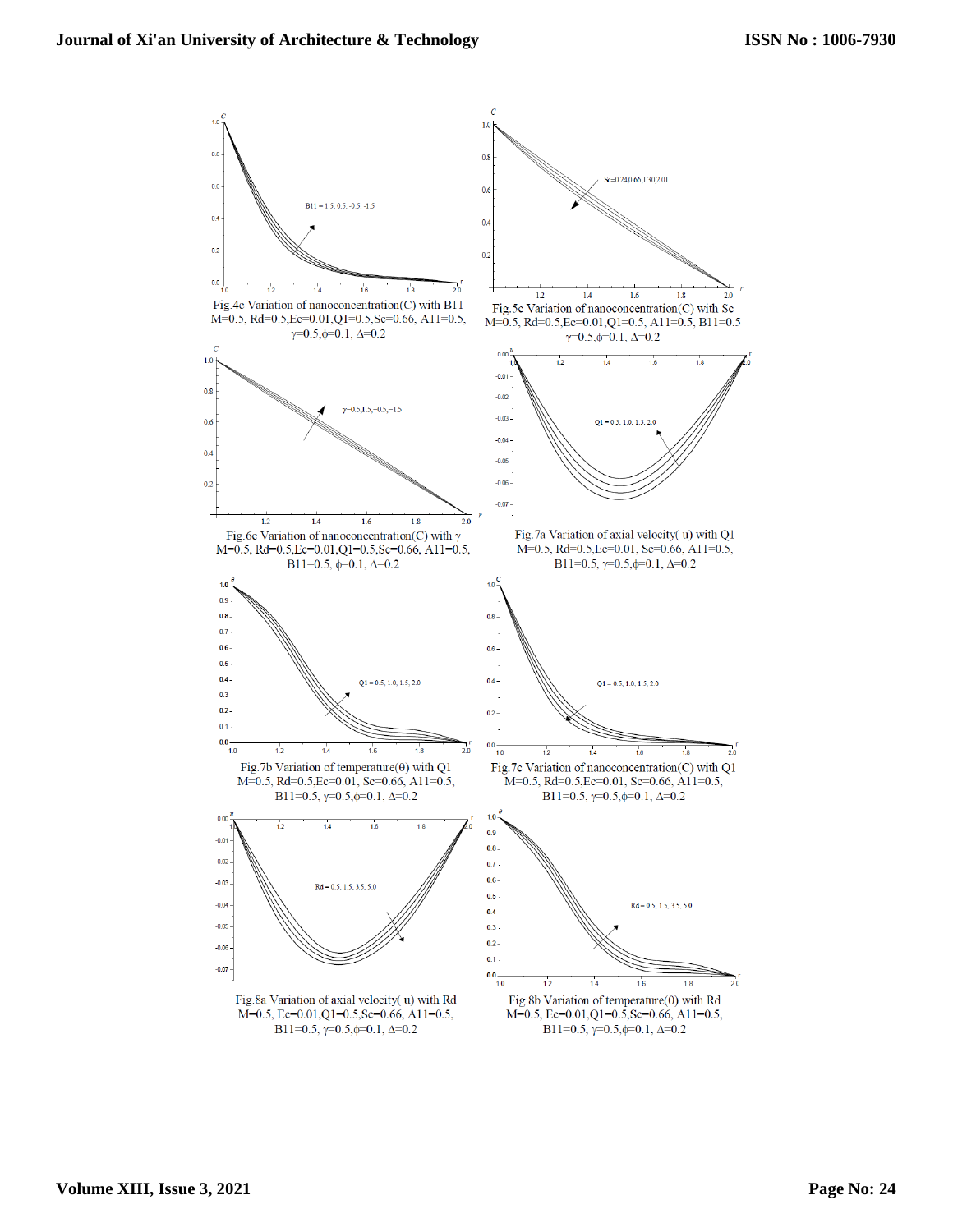

A11=0.5, B11=0.5,  $\gamma$ =0.5,  $\Delta$ =0.2

A11=0.5, B11=0.5,  $\gamma$ =0.5, $\phi$ =0.1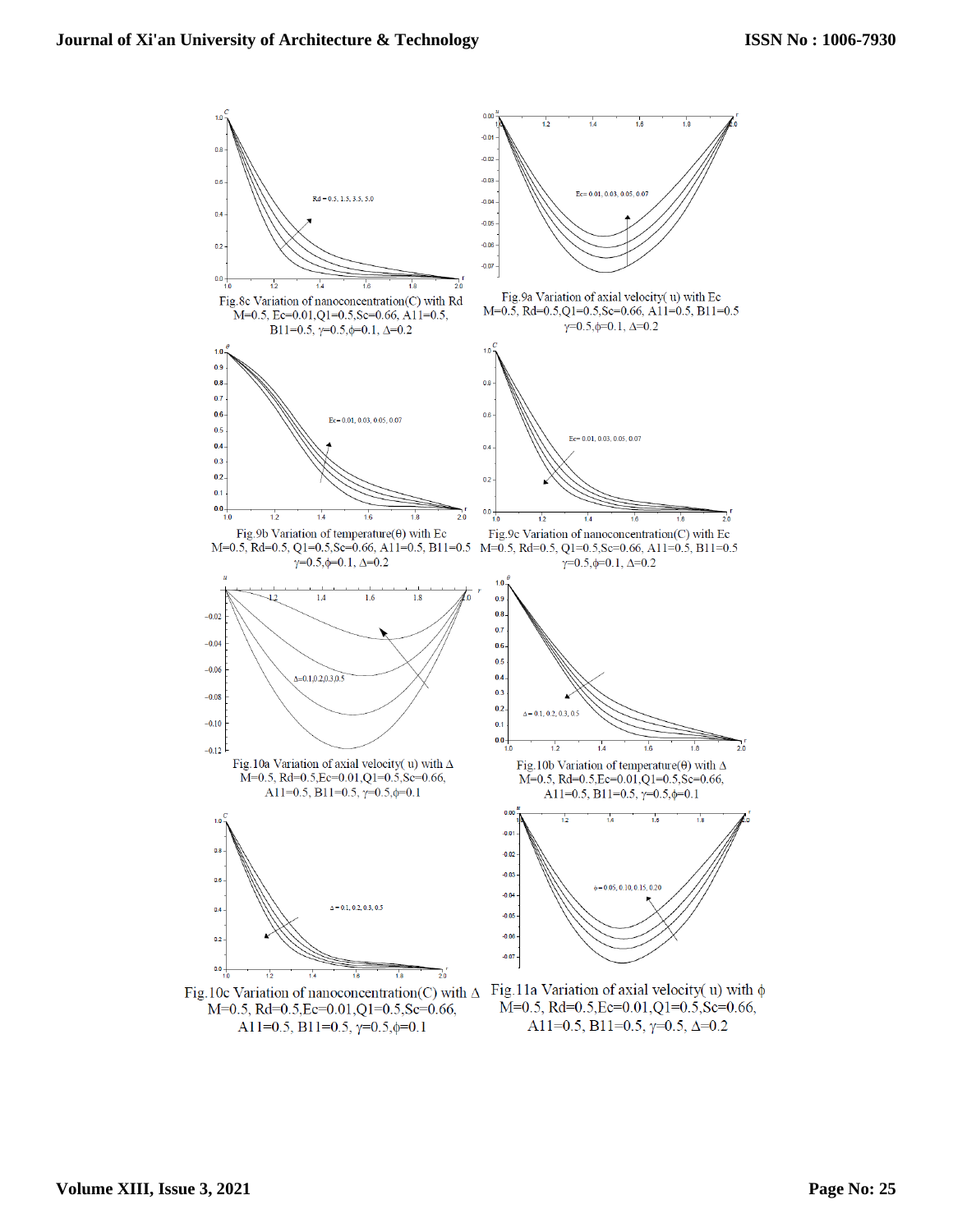

**Table – 3 : Skin Friction (**τ**) and Nusslet number (Nu) at r = 1 & 2** 

| Parameter  |                | $\tau(1)$   | $\tau(2)$ | Nu(1)    | Nu(2)   | <b>Parameter</b> |        | $\tau(1)$   | $\tau(2)$  | Nu(1)    | Nu(2)   |
|------------|----------------|-------------|-----------|----------|---------|------------------|--------|-------------|------------|----------|---------|
| M          | 0.5            | $-0.334342$ | 0.417812  | 0.999954 | 1.00004 | Φ                | 0.05   | $-0.167074$ | 0.334017   | 0.999968 | 1.00006 |
|            |                | $-0.168974$ | 0.336185  | 0.999967 | 1.00003 |                  | 0.1    | $-0.198163$ | 0.34945    | 0.999966 | 1.00009 |
|            | 1.5            | $-0.001793$ | 0.253177  | 0.999976 | 1.00002 |                  | 0.15   | $-0.244968$ | 0.372769   | 0.999963 | 1.00013 |
|            | $\overline{2}$ | $-0.001292$ | 0.168124  | 0.999982 | 1.00001 |                  | 0.2    | $-0.300647$ | 0.400535   | 0.999958 | 1.00022 |
| Rd         | 0.5            | $-0.167074$ | 0.334017  | 0.999968 | 1.00005 | Sc               | 0.24   | $-0.33434$  | 0.417812   | 0.999954 | 1.00004 |
|            | 1.5            | $-0.167076$ | 0.334019  | 0.999993 | 1.00004 |                  | 0.66   | $-0.167074$ | 0.334017   | 0.999969 | 1.00003 |
|            | 3.5            | $-0.167084$ | 0.334021  | 0.999996 | 1.00003 |                  | 1.3    | $-0.011751$ | 0.250224   | 0.999978 | 1.00002 |
|            | 5              | $-0.167165$ | 0.334033  | 0.999997 | 1.00002 |                  | 2.01   | $-0.007457$ | 0.166431   | 0.999981 | 1.00001 |
| Ec         | 0.01           | $-0.334342$ | 0.417812  | 0.999954 | 1.00004 | $\gamma$         | 0.5    | $-0.33434$  | 0.417812   | 0.999954 | 1.00004 |
|            | 0.03           | $-0.167074$ | 0.334017  | 0.999965 | 1.00003 |                  | 1.5    | $-0.167044$ | 0.334017   | 0.999968 | 1.00003 |
|            | 0.05           | $-0.011655$ | 0.250223  | 0.999975 | 1.00002 |                  | $-0.5$ | $-0.010834$ | 0.250223   | 0.999977 | 1.00002 |
|            | 0.07           | $-0.010458$ | 0.166429  | 0.999976 | 1.00001 |                  | $-1.5$ | $-0.019457$ | 0.266643   | 0.99998  | 1.00001 |
| A11        | 0.5            | $-0.167074$ | 0.334017  | 0.999968 | 1.00003 | Q1               | 0.5    | $-0.33434$  | 0.417812   | 0.999954 | 1.00004 |
|            | 1.5            | $-0.167076$ | 0.334018  | 0.999972 | 1.00002 |                  | 1.0    | $-0.167073$ | 0.334016   | 0.999949 | 1.00003 |
|            | $-0.5$         | $-0.167074$ | 0.334013  | 0.999967 | 1.00001 |                  | 1.5    | $-0.104549$ | 0.250221   | 0.999942 | 1.00002 |
|            | $-1.5$         | $-0.167073$ | 0.333978  | 0.999964 | 1.00054 |                  | 2.0    | 0.008462    | 0.166426   | 0.999938 | 1.00001 |
| <b>B11</b> | 0.5            | $-0.167074$ | 0.334017  | 0.999968 | 1.00003 | $\Lambda$        | 0.1    | $-0.33434$  | 0.417812   | 0.999954 | 1.00004 |
|            | 1.5            | $-0.167072$ | 0.334014  | 0.999913 | 1.00006 |                  | 0.2    | 3.26158     | $-1.41303$ | 0.99903  | 1.00054 |
|            | $-0.5$         | $-0.167075$ | 0.334018  | 0.999987 | 1.00002 |                  | 0.3    | 10.6631     | $-5.32536$ | 0.988735 | 1.00695 |
|            | $-1.5$         | $-0.167079$ | 0.334022  | 1.000042 | 0.99999 |                  | 0.5    | 12.8199     | $-12.1646$ | 0.945462 | 1.03544 |

| <b>Parameter</b> |                | Sh(1)   | Sh(2)    | <b>Parameter</b> |                | Sh(1)    | Sh(2)    |
|------------------|----------------|---------|----------|------------------|----------------|----------|----------|
| M                | 0.5            | 1.06569 | 0.971147 | Φ                | 0.05           | 1.06809  | 0.969049 |
|                  |                | 1.06805 | 0.969093 |                  | 0.1            | 1.06765  | 0.969437 |
|                  | 1.5            | 1.07045 | 0.967006 |                  | 0.15           | 1.06698  | 0.970022 |
|                  | $\overline{2}$ | 1.07291 | 0.964859 |                  | 0.2            | 1.06618  | 0.970718 |
| Rd               | 0.5            | 1.06809 | 0.969049 | Sc               | 0.24           | 1.06569  | 0.971147 |
|                  | 1.5            | 1.06811 | 0.969054 |                  | 0.66           | 1.19952  | 0.911469 |
|                  | 3.5            | 1.06819 | 0.969062 |                  | 1.3            | 1.36818  | 0.836091 |
|                  | 5              | 1.06829 | 0.969071 |                  | 2.01           | 1.65542  | 0.71333  |
| Ec               | 0.01           | 1.06569 | 0.971147 | $\gamma$         | 0.5            | 1.03046  | 0.988508 |
|                  | 0.03           | 1.06809 | 0.969048 |                  | 1.5            | 1.10351  | 0.951794 |
|                  | 0.05           | 1.0705  | 0.966949 |                  | $-0.5$         | 0.960463 | 1.02172  |
|                  | 0.07           | 1.0729  | 0.964849 |                  | $-1.5$         | 0.888133 | 1.0578   |
| A11              | 0.5            | 1.06809 | 0.969049 | Q1               | 0.5            | 1.06569  | 0.971147 |
|                  | 1.5            | 1.06811 | 0.969055 |                  | 1              | 1.0681   | 0.969047 |
|                  | $-0.5$         | 1.06807 | 0.969047 |                  | 1.5            | 1.0705   | 0.966947 |
|                  | $-1.5$         | 1.06802 | 0.969043 |                  | $\overline{2}$ | 1.07291  | 0.964846 |
| <b>B11</b>       | 0.5            | 1.06809 | 0.969049 | Δ                | 0.1            | 1.06569  | 0.971147 |
|                  | 1.5            | 1.06811 | 0.969043 |                  | 0.2            | 1.11811  | 0.925286 |
|                  | $-0.5$         | 1.06809 | 0.969051 |                  | 0.3            | 1.23021  | 0.826879 |
|                  | $-1.5$         | 1.06808 | 0.969057 |                  | 0.5            | 1.42731  | 0.652845 |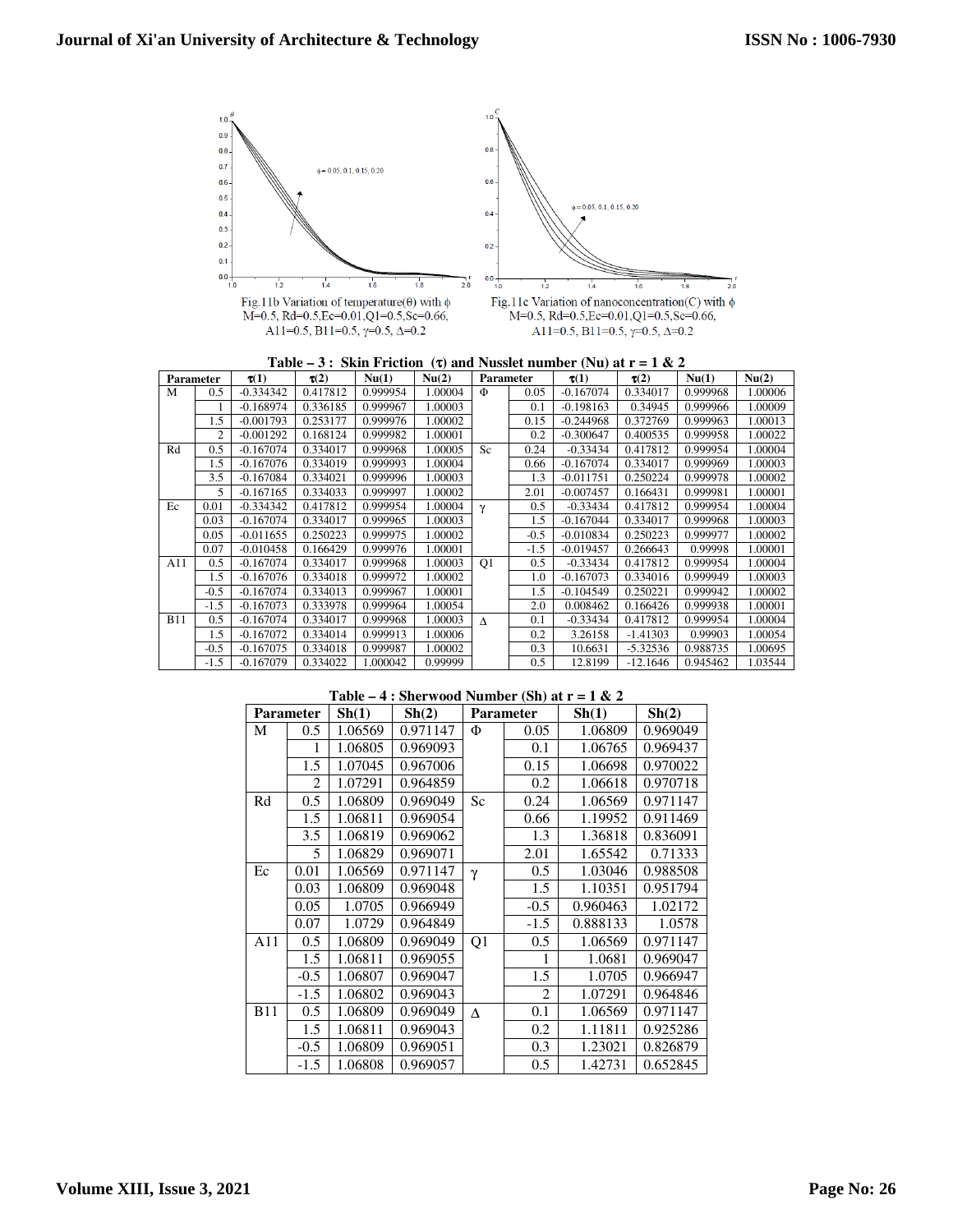# **7. CONCLUSIONS**

 The coupled equations governing the flow, heat and mass transfer have been solved by using Galerkin finite method with quadratic approximation functions. The velocity, temperature and concentration have been analysed for different parametric variations. The important conclusions of the analysis are

- $\triangleright$  Higher the Lorentz force smaller the velocity, larger the temperature and concentration in the flow region. The skin friction increases, the rate of heat and mass transfer increases on the inner cylinder and reduces on the outer cylinder with increase in M
- $\triangleright$  An increase in Rd enhances the velocity, temperat6ure and concentration in the flow region. The skin friction and Sherwood number enhances on both the cylinders. Nu enhances on  $r=1$  and reduces on  $r=2$ with Rd.
- With respect to Schmidt number Sc, we find that lesser the molecular diffusivity (Sc) smaller the concentration in the flow region. The skin friction reduce4s on  $r=1#&2$ . Nu and Sh enhances on  $r=1$  and reduces on r=2 with increase in Sc.
- $\triangleright$  The velocity, concentration enhance, temperature reduces with increase in space dependent heat source (A11>0)while a reversed effect is noticed with A11<0. The velocity, concentration reduce, temperature enhances with increase in temperature dependent heat source(B11>0)while a reversed effect is noticed with B11<0.. The skin friction  $\tau$ , Sh enhances with A11>0 and reduces with A11<0 on both the cylinders. Nu enhances on r=1 and reduces on r=2 with A11>0 and reversed effect is noticed with A11<0 on the cylinders. An increase in B11>0, reduces the skin friction and enhances with B11<0.An increase in B11>0,reduces Nu on r=1 and Sh on r=2,Nu enhances on r=2,Sh reduces on r=1.An opposite be3haviour is noticed in them with  $0 < B11 < 0$ .
- $\triangleright$  Higher the dissipative energy smaller the velocity, concentration and larger the temperature in the flow region. The skin friction reduces on both the cylinders. On r=1,Nu and She enhances with Ec while they reduce on r=2.
- $\triangleright$  The velocity and concentration experience a depreciation, temperature enhances with increase in nano volume fraction (φ).The skin friction enhances, Nusselt and Sherwood numbers reduce on inner cylinder r=1 and enhance on r=2.with higher nano volume fraction.
- $\triangleright$  With reference to the chemical reaction parameter γ, we find that the concentration enhances in both the degenerating/generating chemical reaction cases. The skin friction reduces with γ>0 and reduces with  $\gamma$ <0 on both the cylinders. Nu enhances on r=1 and reduces on r=2 in both degenerating/generating chemical reaction cases. Sherwood number enhances on  $r=1$  and reduces on  $r=2$  in the degenerating chemical reaction case and in generating case, Sh reduces on inner cylinder and enhances on outer cylinder.
- $\triangleright$  An increase in radiation absorption parameter (Q1) reduces the velocity and concentration, enhances the temperature in the flow region. The skin friction and Sherwood number enhances on r=1 and reduces on r=2 with increase in Q1. Nu depreciates on  $r=1\&2$  with Q1.

# **8. REFERENCES**

- [1]. Abu-Nada, E., Masoud, Z., Hijazi, A: Natural convection heat transfer enhancement in horizontal concentric annuli using nanofluids, Int Commun Heat Mass Transf, V.35, 657-665(2008),
- [2]. Abu-Nada, E: Effect of variable viscosity and thermal conductivity of  $\text{Al}_2\text{O}_3$ -water nanofluid on heat transfer enhancement in natural convection, Int J heat Fluid Flow, V.30, 679-690(2009).
- [3]. Ahmad S., Tarawneh M., Yahya S. Y., and Rasid R., "Reinforced thermoplastic natural rubber (TPNR) composites with different types of carbon naotubes (MWNTS)," in *Carbon Nanotubes-Synthesis, Characterization, Applications*, S. Yellampalli, Ed., pp. 443–468, Open Access, London, UK, (2011).
- [4]. Anuar N. S., Bachok N., Arifin N. M., and Rosali, H. "Role of multiple solutions in flow of nanofluids with carbon nanotubes over a vertical permeable moving plate," *Alexandria Engineering Journal*, vol. 59, no. 2, pp. 763–773, (2020).
- [5]. Anuar N., Bachok N., and Pop I., "A stability analysis of solutions in boundary layer flow and heat transfer of carbon nanotubes over a moving plate with slip effect," *Energies*, vol. 11, no. 12, p. 3243, (2018).
- [6]. Behzadmehr, A., Saffar-Avval, M., Galanis, N: Prediction of turbulent forced convection of a nanofluid in a tube with uniform heat flux using a two phase approach, Int J Heat Fluid Flow, V.28, 211-219(2007).
- [7]. Berrehal H. and Maougal A., "Entropy generation analysis for multi-walled carbon nanotube (MWCNT) suspended nanofluid flow over wedge with thermal radiation and convective boundary condition," *Journal of Mechanical Science and Technology*, vol. 33, no. 1, pp. 459–464, (2019).
- [8]. Bianco V., Chiacchio. F., Manca, O., Nardini, S: Numerical investigation of nanofluids forced convection in circular tubes, J. Appl Therm Eng, V.29, 3632-3642(2009).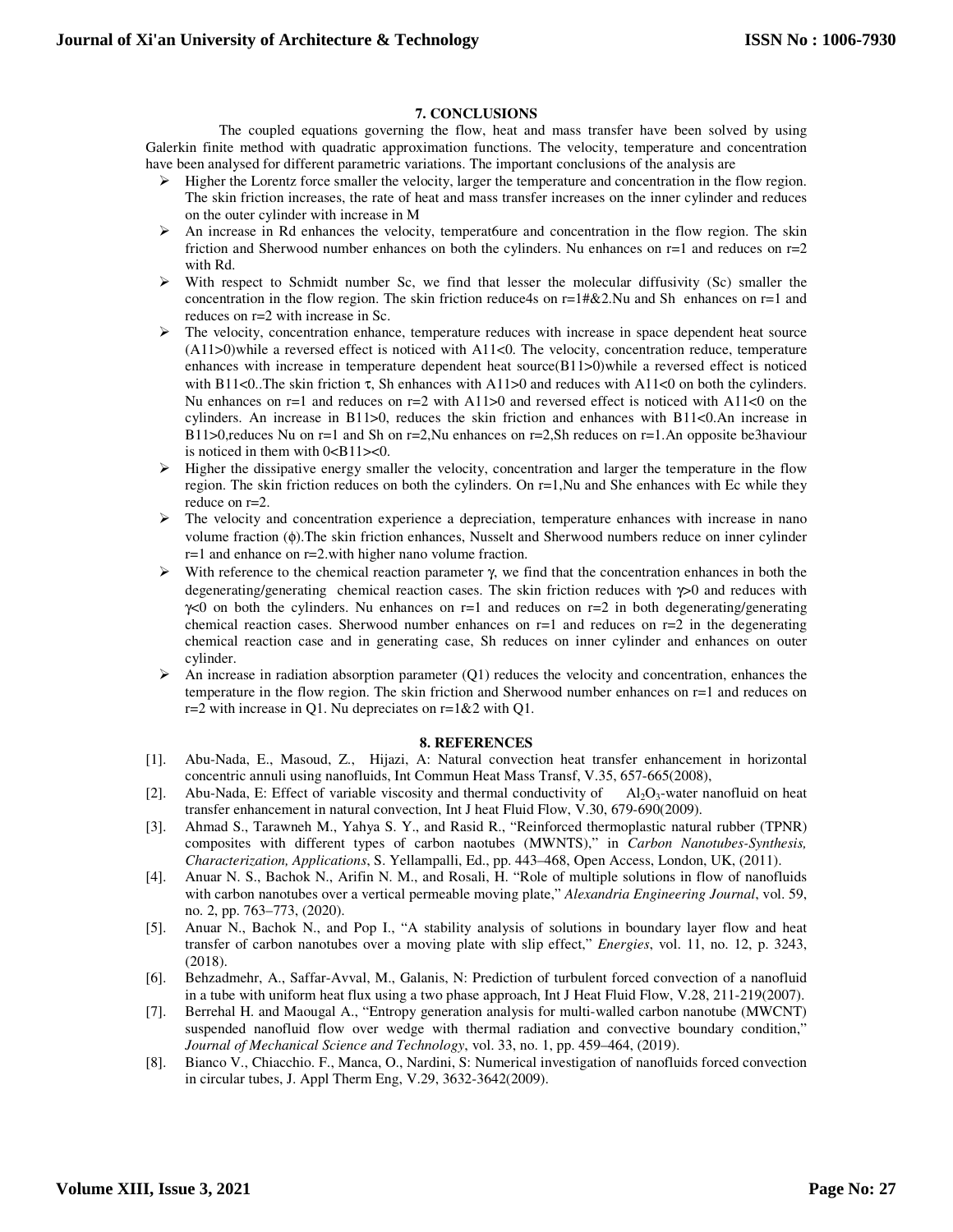- [9]. Choi, S.U.S: Enhancing thermal conductivity of fluid with nanoparticles, developments and applications of non-Newtonian flow, ASME FED 231, 99-105(1995).
- [10]. Cortell R. Fluid flow and radiative nonlinear heat transfer over a stretching sheet. J King Saud Univ Sci, 7,pp.26:161 (2014).
- [11]. Das, S., Jana, R.N., and Makinde, O.D : Mixed convective magneto hydrodynamic flow in a vertical channel filled with nanofluids, Engineering science and technology an International Journal, V.18, 244- 255(2015).
- [12]. Ebaid S.A., Sharif, M : Application of Laplace transform for the exact effect of a magnetic field on heat transfer of carbon nanotubes suspended nanofluids, *Zeitschrift fur Naturforschung*, Vol.70, pp.471-475 (A 2015).
- [13]. Emad M Abo-Eldahab and Mohamed A El Aziz: Blowing/Suction effect on hydromagnetic heat transfer by mixed convection from an inclined continuous stretching surface with internal heat generation/absorption., Int. J.Termal Sciences,V.43(7),pp.709-719(2004).
- [14]. Hayat T, Qayyum S, Alsaedi A, Waqas M. Simultaneous influences of mixed convection and nonlinear thermal radiation in stagnation point flow of Oldroyd-B fluid towards an unsteady convectively heated stretched surface. J Mol Liq; 224:811–7 (2016).
- [15]. Hong H, Wright B, Wensel J, Jin S, Ye XR, Roy W : Enhanced thermal conductivity by the magnetic field in heat transfer nanofluids containing carbon nanotube, Synth. Metals., Vol.157 (10–12), pp.437– 440, (2007).
- [16]. Jou, R.Y., Tzeng, S. C: Numerical research of nature convective heat transfer enhancement filled with nanofluids in rectangular enclosures, Int Commun Heat Mass Transf, V.33, 727-736(2006).
- [17]. Kamali R, Binesh A : Numerical investigation of heat transfer enhancement using carbon nanotube-based non-Newtonian nanofluids, Int. Commun. Heat Mass Transf. Vol.37(8), pp.1153–1157, (2010)
- [18]. Khan MI, Waqas M, Hayat T, Alsaedi A, Khan MI. Significance of nonlinear radiation in mixed convection flow of magneto Walter-B nanoliquid. Int J Hydrogen Energy (2017).
- [19]. Khan W. A., Khan Z. H., and Rahi M., "Fluid flow and heat transfer of carbon nanotubes along a flat plate with Navier slip boundary," *Applied Nanoscience*, vol. 4, no. 5, pp. 633–641, (2014).
- [20]. Kumaresan V, Velraj R, Das SK : Convective heat transfer characteristics of secondary refrigerant based CNT nanofluids in a tubular heat exchanger, Int. J. Refrig. Vol.35(8), pp. 2287–2296, (2012).
- [21]. Lopez A, Ibanez G, Pantoja J, Moreira J, Lastres O. Entropy generation analysis of MHD nanofluid flow in a porous vertical microchannel with nonlinear thermal radiation, slip flow and convective-radiative boundary conditions. Int J Heat Mass Transf ;107:982–94, (2017).
- [22]. Madhusudhana Reddy, Y., Rama Krishna, G.N. and Prasada Rao, D.R.V: Numerical study of Convective Flow of CuO-water and  $Al_2O_3$ -water nanofluids in cylindrical annulus, Int. Journal of Research & Development in Tech., Vol. 7, Issue 3, 142-148 (2017).
- [23]. Maxwell J.C: Electricity and magnetism, Clarendon Press, Oxford, UK (1873).
- [24]. Meyer J, McKrell T, Grote K : The influence of multi-walled carbon nanotubes on single-phase heat transfer and pressure drop characteristics in the transitional flow regime of smooth tubes, Int. J. Heat Mass Transf. Vol.58(1-2), pp.597–609, (2013).
- [25]. Mokhtari Moghari, R., Akbarinia, A., Shariat, M., Talebi, F., Laur, R: Two phase mixed convection  $Al_2O_3$ -water nanofluid flow in an annulus, Int J Multiph Flow, V. 37(6), 585-595(2011).
- [26]. Naganthran K., Nazar R., and Pop I., "Effects of heat generation/absorption in the Jeffery fluid past a permeable stretching/shrinking disc," *Journal of the Brazilian Society of Mechanical Sciences and Engineering*, vol. 41, pp. 1–12, (2019).
- [27]. Oztop H. F. and Abu-Nada E., "Numerical study of natural convection in partially heated rectangular enclosures filled with nanofluids," *International Journal of Heat and Fluid Flow*, vol. 29, no. 5, pp. 1326–1336, (2008).
- [28]. Pal D, Saha P. Influence of nonlinear thermal radiation and variable viscosity on hydromagnetic heat and mass transfer in a thin liquid film over an unsteady stretching surface. Int J Mech Sci 2016;119:208–16 (2016).
- [29]. Pantokratoras A. Natural convection along a vertical isothermal plate with linear and nonlinear Rosseland thermal radiation. Int J Therm Sci ;84:151–7 (2014).
- [29a] Park, B.C and Cho, Y.I: Hydrodynamic and heat transfer Heat transfer study of dispersed fluids with submicron metallic oxide particles,V.11,No.2,pp.151-170(1998)
- [30]. Parvin, S., Nasrin, R., Alim, M.A., Hossain, N.F., Chamka, A. J: Thermal conductivity variation on natural convection flow of water-alumina nanofluid in an annulus, Int J Heat Mass Transf, V.55 (19-20), 5268-5274(2012).
- [31]. Putra, N., Roetzel W, Das, S.K: Natural convection of nanofluids, Heat and Mass Transfer, V.39 (8-9), 775-784(2003).